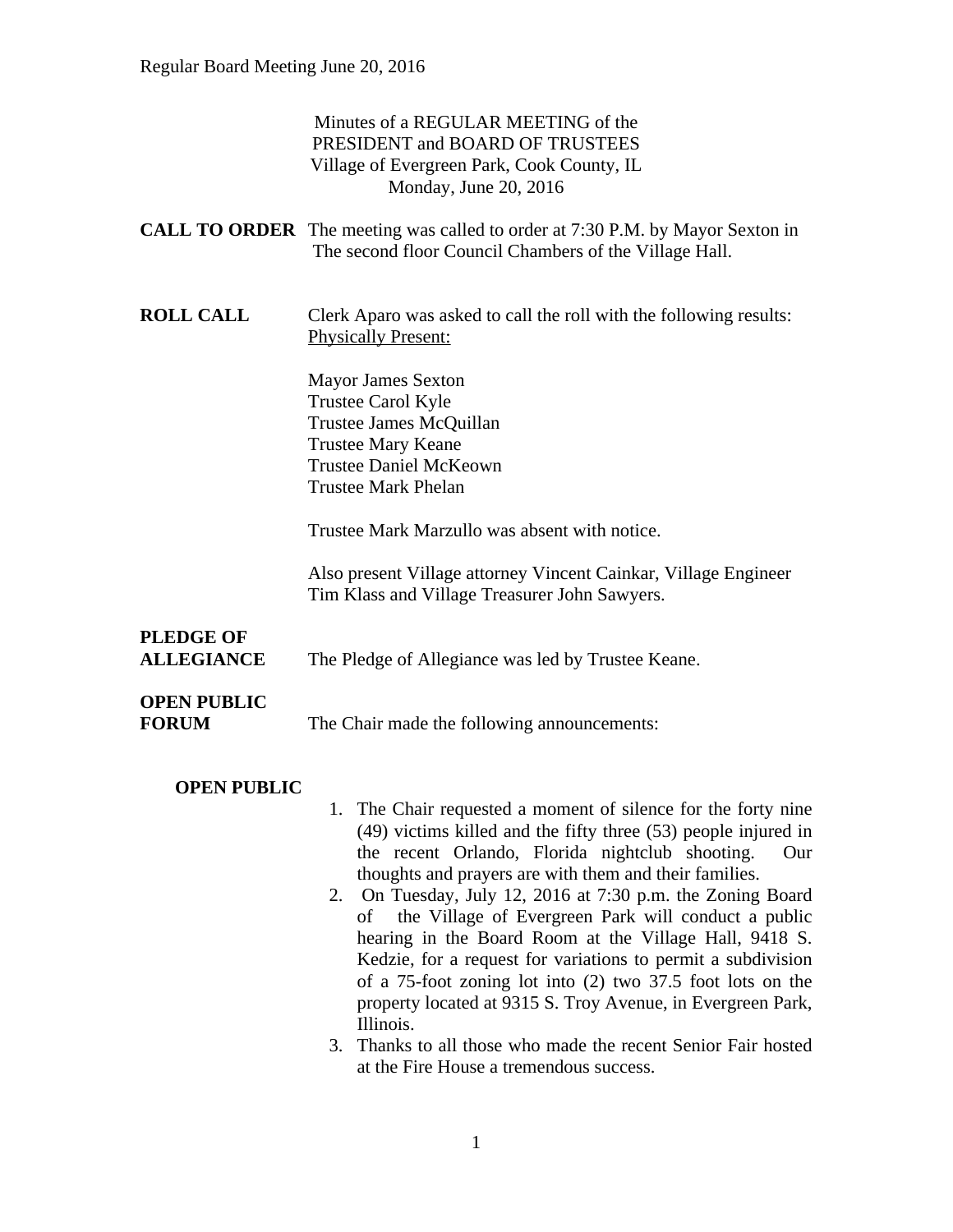- 4. The Driving Range at the 50 acre park is open. Check the website for hours.
- 5. The EP Farmers Market continues every Thursday from 7:00 am to 1:00 pm at Yukich Field.
- 6. Summer Movies in the Park return with a co-sponsored even by the EP Stallions on Friday, June 24, 2016 at 9:00 p.m. at Circle Park, 87th & Homan. The movie is "*The Sandlot."* Event is subject to cancellation if weather is inclement.
- 7. The Annual 5K run is Saturday, June 25, 2016 at Klein Park, registration is 7:30 am to 8:15 am and the run begins at 8:30 am.
- 8. The 28<sup>th</sup> Annual Day in the Park is Saturday, June 25, 2016 at 11:30 am – 9:00 pm at the Community Center.
- 9. The 48<sup>th</sup> Annual Independence Day Parade is Friday, July 1, 2016 at 6:30 pm with fireworks at Duffy Park,  $92<sup>nd</sup>$  & Millard at dusk.
- 10. The Sisters of Mercy have been in contact with the Village regarding some changes in the occupancy of the Mercy Circle. The Chair stated there will be an open public meeting to discuss any details/ changes in the agreement. Trustee Phelan noted he has ministered to the Sisters of Mercy and it is a beautiful facility.
- 11. The Chair commended Mike Knieps and the Water Department for their efforts in treating the sewers in the Village. Everyone is encouraged to check their yards for potential hazardous standing water areas.

# **OPEN PUBLIC**

**AUDIENCE** Mr. Pete Zic, 9200 Block of Albany, expressed concerns about sprinkling hours and a handout he received from an unknown source that mentioned drilling holes in garbage cans. The Chair responded it would be better not to drill holes in the cans.

> Mrs. Helen Cuprisin 9200 Block of Homan, questioned why there are no more Police Blotter items in the papers and on the website. Police Deputy Chief O'Dowd responded the reporters meet with the Police on Friday mornings to review the reports.

> Mr. Percy Allen, audience member, mentioned the use of rain barrels to alleviate standing water issues.

# **REGULAR**

**AGENDA** Motion by Trustee Phelan second by Trustee Kyle to waive the reading of the minutes of the June 6, 2016 Regular Board Meeting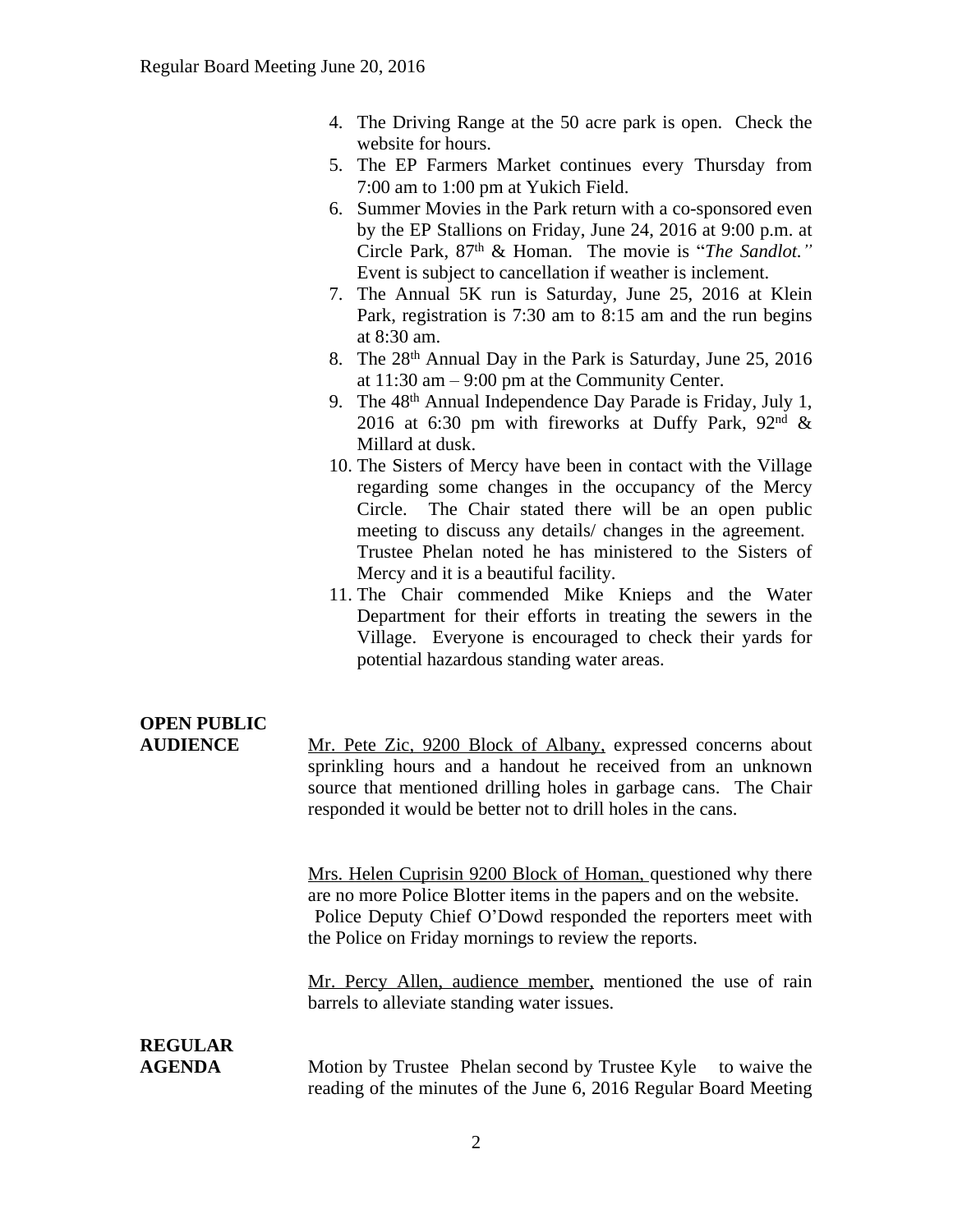of the President and Board of Trustees as presented and passed by unanimous voice vote and so ordered by the Chair.

## **EXECUTIVE SESSION REVIEW**

**6 MONTH** Motion by Trustee McKeown second by Trustee Phelan to maintain confidentiality after the six month review and not release the minutes from the (6) executive sessions of June 6, September 6, November 7 and 21, December 19, 2011 and April 2, and July 26, 2012. The motion was passed by unanimous voice vote and so ordered by the Chair.

### **RESOLUTION**

**NO. 16-2016** Motion by Trustee McQuillan second by Trustee Keane, to approve **Resolution NO. 16-2016** with expenditures of the General Corporate Fund of \$ 166,525.69 and the Sewer and Water Fund in the amount of  $$ 257,102.64$  and the 95<sup>th</sup> Street TIF Fund, \$ 59,742.00 and the Capital Improvement Funds, \$ 28,112.96 and Street Bond Fund \$ 14,470.00 for a total of \$ 525,953.29. Upon roll call, voting YES: Trustees Kyle, McQuillan, Keane, McKeown and Phelan; voting NO: NONE. The motion was passed and so ordered by the Chair.

## **VILLAGE TREASURER'S**

**REPORT** Motion by Trustee McKeown second by Trustee McQuillan to approve the Village Treasurer's report for May 31, 2016 for information and file in the General Fund \$ 5,458,096.26 and \$3,898,741.48 in the Sewer and Water Fund approved as presented and passed by unanimous voice vote and so ordered by the Chair.

#### **BUSINESS CERTIFICATES**

Motion by Trustee Kyle second by Trustee Keane to approve the business license application for **7-11 Stores** to conduct a convenience store located at 3440 W. 95<sup>th</sup> Street. (New Franchise owner only business hours remain the same) Upon roll call, voting YES: Trustees McQuillan, Keane, McKeown, Phelan and Kyle; voting NO: NONE. The motion was passed and so ordered by the Chair.

#### **CANCEL FIRST BOARD MTG. AUGUST 1, 2016**

Motion by Trustee Kyle second by Trustee Keane to approve the Chair's request to cancel the scheduled August 1, 2016 Regular Village Board meeting due to a Catholic Charity event hosted by the Chair. There will only be one meeting August 15, 2016. Upon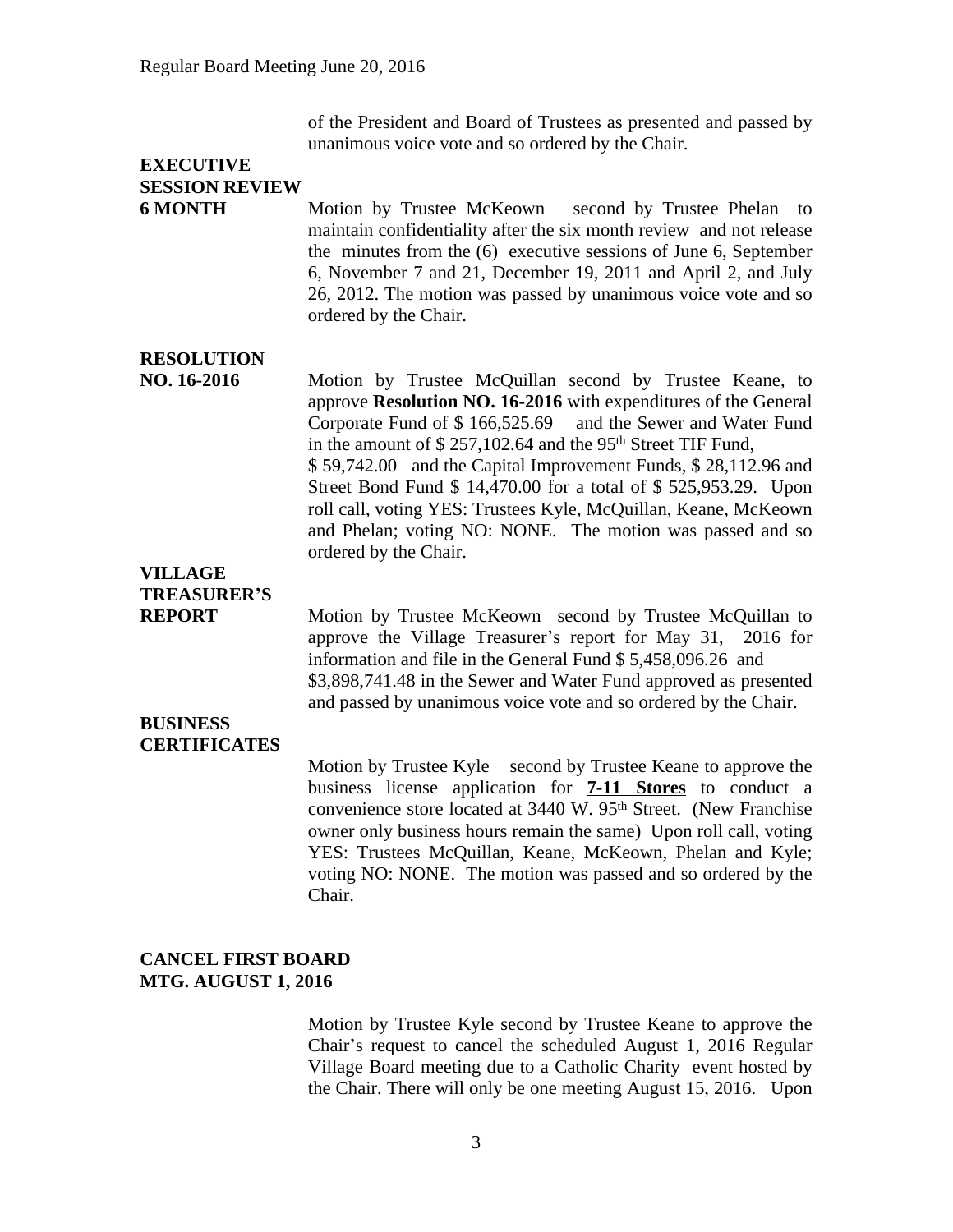roll call, voting YES: Trustees Keane, McKeown, Phelan, Kyle and McQuillan; voting NO: NONE. The motion was passed and so ordered by the Chair.

## **CDBG FINAL**

**PAYOUT** Motion by Trustee Phelan second by Trustee Kyle to approve the PW Directors request for a final payout to Insituform Technologies, in the amount of \$99,352.00 for the CDBG Sanitary Sewer Lining Project #1507-013. Upon roll call, voting YES: Trustees McKeown, Phelan, Kyle, McQuillan and Keane; voting NO: NONE. The motion was passed and so ordered by the Chair.

## **PD VACANCY**

**HIRING** Motion by Trustee Kyle second by Trustee McQuillan to approve Police Chief Saunders request to declare a vacancy for Officer Kametas (resigned) and to hire one (1) from the May 2, 2016 probationary Patrol Office Eligibility List. Upon roll call, voting YES: Trustees Phelan, Kyle, McQuillan, Keane and McKeown; voting NO: NONE. The motion was passed and so ordered by the Chair.

## **K & G SIDEWALK**

**SALE** Motion by Trustee Phelan second by Trustee McKeown to approve the request from K  $\&$  G Fashions to conduct (2) two sidewalk sales on June 30, 2016 thru July 4, 2016 and September 1 through September 5, 2016. Upon roll call, voting YES: Trustees Kyle, McQuillan, Keane, McKeown and Phelan; voting NO: NONE. The motion was passed and so ordered by the Chair.

## **ENGINEER'S**

**REPORT** Mr. Klass had no report.

## **ATTORNEY'S**

**REPORT** Mr. Cainkar had no report.

**BIDS** Motion by Trustee Kyle second by Trustee McKeown to approve the request from PW Director to Environmental Cleansing Corp. in the amount of \$ 32,936.00 for demolition of two buildings 2942 - 2946 W. 95th Street. The Chair stated there will be an announcement in the future regarding this area. Upon roll call, voting YES: Trustees McKeown, Phelan, Kyle, McQuillan and Keane; voting NO: NONE. The motion was passed and so ordered by the Chair.

### **BIDS** Motion by Trustee Kyle second by Trustee Phelan to approve the Police Chief's request for a new squad car in the amount of